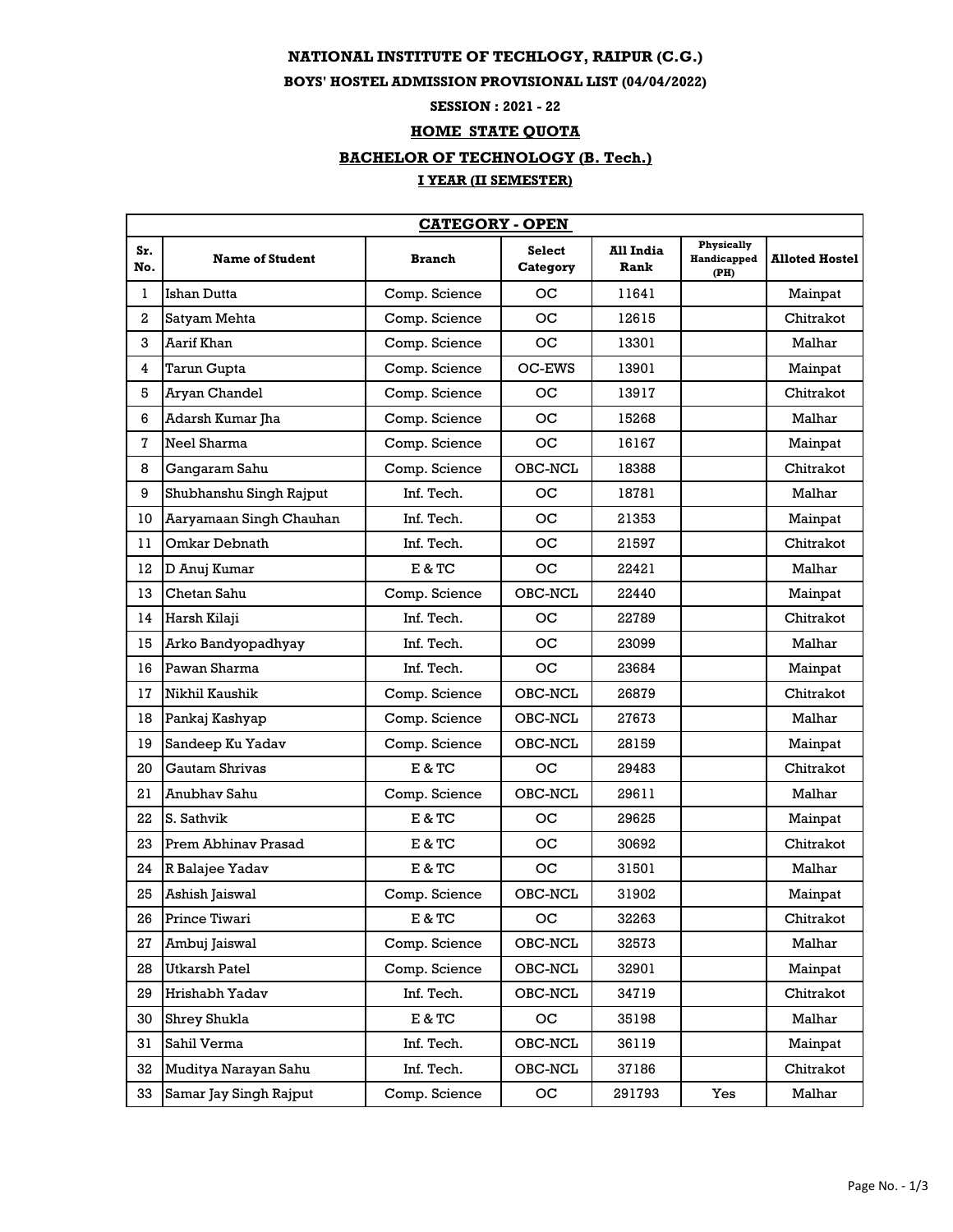| <b>CATEGORY - EWS</b> |                      |               |                           |                   |                                   |                       |
|-----------------------|----------------------|---------------|---------------------------|-------------------|-----------------------------------|-----------------------|
| Sr.<br>No.            | <b>Students Name</b> | <b>Branch</b> | <b>Select</b><br>Category | All India<br>Rank | Physically<br>Handicapped<br>(PH) | <b>Alloted Hostel</b> |
|                       | Skandh Garg          | Mechanical    | OC-EWS                    | 74200             |                                   | Mainpat               |
| 2                     | Aditya Singh Rana    | Mechanical    | OC-EWS                    | 77591             |                                   | Chitrakot             |
| 3                     | Balraj Singh         | Mechanical    | OC-EWS                    | 79211             |                                   | Malhar                |

| <b>CATEGORY - OBC</b> |                          |               |                           |                   |                                   |                       |
|-----------------------|--------------------------|---------------|---------------------------|-------------------|-----------------------------------|-----------------------|
| Sr.<br>No.            | <b>Students Name</b>     | <b>Branch</b> | <b>Select</b><br>Category | All India<br>Rank | Physically<br>Handicapped<br>(PH) | <b>Alloted Hostel</b> |
| $\mathbf{1}$          | Kunal Sinha              | Inf. Tech.    | OBC-NCL                   | 37333             |                                   | Mainpat               |
| $\mathbf{2}$          | Devendra Kumar Sahu      | Inf. Tech.    | OBC-NCL                   | 38345             |                                   | Chitrakot             |
| 3                     | Aman Kumar               | Inf. Tech.    | OBC-NCL                   | 38869             |                                   | Malhar                |
| $\overline{4}$        | Sajal Dadsena            | Inf. Tech.    | OBC-NCL                   | 39297             |                                   | Mainpat               |
| 5                     | <b>Manish Kumar</b>      | Inf. Tech.    | OBC-NCL                   | 39572             |                                   | Chitrakot             |
| 6                     | Ekant Sahu               | Electrical    | OBC-NCL                   | 40131             |                                   | Malhar                |
| 7                     | <b>Mesh Patel</b>        | E & TC        | OBC-NCL                   | 41002             |                                   | Mainpat               |
| 8                     | <b>Anand Kumar Patel</b> | E & TC        | OBC-NCL                   | 42783             |                                   | Chitrakot             |
| 9                     | Harsh Dewangan           | E & TC        | OBC-NCL                   | 43308             |                                   | Malhar                |
| 10                    | Kamleshwar Pradhan       | E & TC        | OBC-NCL                   | 43927             |                                   | Mainpat               |
| 11                    | Nikhil Dewangan          | E & TC        | OBC-NCL                   | 45066             |                                   | Chitrakot             |
| 12                    | <b>Anurag Deo</b>        | E & TC        | OBC-NCL                   | 45594             |                                   | Malhar                |
| 13                    | Sumit Soni               | E & TC        | OBC-NCL                   | 47994             |                                   | Mainpat               |
| 14                    | Nikhil Kumar             | E & TC        | OBC-NCL                   | 48557             |                                   | Chitrakot             |
| 15                    | Aaryan Aashid            | Electrical    | OBC-NCL                   | 49406             |                                   | Malhar                |
| 16                    | Yash Raj Rathore         | Electrical    | OBC-NCL                   | 49756             |                                   | Mainpat               |
| 17                    | Neeraj Yadav             | Electrical    | OBC-NCL                   | 49864             |                                   | Chitrakot             |
| 18                    | Piyush Kumar Rakesh      | Electrical    | OBC-NCL                   | 50739             |                                   | Malhar                |
| 19                    | Rohaan Kashyap           | Comp. Science | OBC-NCL                   | 634               | Yes                               | Mainpat               |

| <b>CATEGORY - SC</b> |                      |               |                           |                   |                                |                          |
|----------------------|----------------------|---------------|---------------------------|-------------------|--------------------------------|--------------------------|
| Sr.<br>No.           | <b>Students Name</b> | <b>Branch</b> | <b>Select</b><br>Category | All India<br>Rank | <b>Physically</b><br>Handicapp | <b>Alloted</b><br>Hostel |
|                      | Ayush Rajput         | Comp. Science | SC                        | 71532             |                                | Chitrakot                |
| 2                    | Sahil Burman         | Comp. Science | SC                        | 81139             |                                | Malhar                   |
| 3                    | Mousam Das           | Comp. Science | SC                        | 83319             |                                | Mainpat                  |
| 4                    | Kanishq Mersa        | Comp. Science | SC                        | 90344             |                                | Chitrakot                |
| 5                    | Vaibhay Kumar Anand  | Comp. Science | SC                        | 90369             |                                | Malhar                   |
| 6                    | Sandip Kumar Gadatia | Comp. Science | SC                        | 92244             |                                | Mainpat                  |
| 7                    | Aditya Narayan Majhi | Inf. Tech.    | SC                        | 97918             |                                | Chitrakot                |
| 8                    | Manish Rajak         | Inf. Tech.    | SC                        | 100644            |                                | Malhar                   |